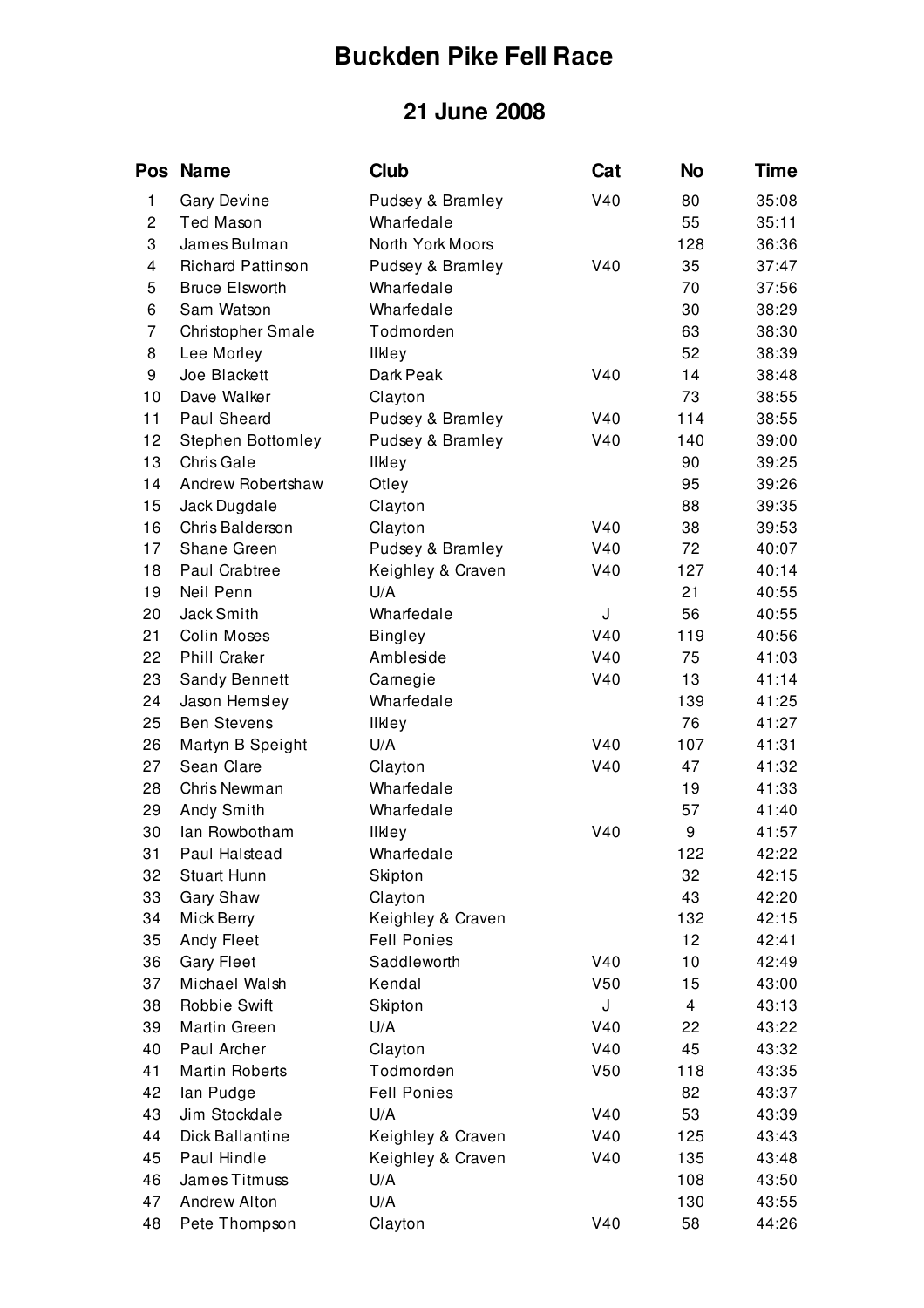| 49  | John Roche              | Clayton                    | V40             | 46             | 44:27 |
|-----|-------------------------|----------------------------|-----------------|----------------|-------|
| 50  | Jonathan Gibson         | Wharfedale                 | V40             | 99             | 44:30 |
| 51  | lan Robinson            | Clayton                    | V50             | 29             | 45:07 |
| 52  | Will Marshall           | Skipton                    | J               | 3              | 45:15 |
| 53  | <b>Mark Nutter</b>      | Clayton                    | V40             | 87             | 45:18 |
| 54  | Neil Scruton            | Scarborough                | <b>V60</b>      | $\overline{7}$ | 45:19 |
| 55  | Dave Stephenson         | <b>Bingley</b>             | V40             | 67             | 45:21 |
| 56  | Lee Naylor              | <b>Stainland Lions</b>     |                 | 133            | 45:27 |
| 57  | Stephen Bury            | Clayton                    | V50             | 42             | 45:29 |
| 58  | <b>Frank Glass</b>      | Skyrac                     |                 | 64             | 45:31 |
| 59  | <b>Tony Sardo</b>       | U/A                        | V40             | 113            | 45:34 |
| 60  | <b>Brian Davey</b>      | Southport Waterloo         | V <sub>50</sub> | 23             | 45:47 |
| 61  | Charlie Marshall        | Keighley & Craven          | V <sub>50</sub> | 124            | 45:55 |
| 62  | Chris Clayton           | Scarborough                | V40             | 16             | 45:56 |
| 63  | Andrew Dugdale          | Clayton                    | V40             | 102            | 45:58 |
| 64  | <b>Stuart Sumner</b>    | Rossendale                 | V40             | 129            | 46:04 |
| 65  | Norman Bush             | <b>Ilkley</b>              | <b>V65</b>      | 61             | 46:06 |
| 66  | <b>Rupert Kempley</b>   | Pudsey & Bramley           |                 | 85             | 46:12 |
| 67  | MickTomlinson           | Clayton                    | V40             | 39             | 46:13 |
| 68  | Martin Farrar           | Skyrac                     | V40             | 37             | 46:19 |
| 69  | <b>Brett Weeden</b>     | Keighley & Craven          | V <sub>50</sub> | 103            | 46:46 |
| 70  | Mark Whitaker           | Keighley & Craven          | V40             | 94             | 46:47 |
| 71  | <b>Andrew Hunt</b>      | Otley                      | V40             | 96             | 47:14 |
| 72  | Kevin Gooch             | <b>II</b> key              | V <sub>50</sub> | 106            | 47:29 |
| 73  | Peter Bramham           | Keighley & Craven          | V <sub>50</sub> | 104            | 47:50 |
| 74  | David Barrowclough      | Clayton                    | V40             | 41             | 47:58 |
| 75  | <b>Andrew Firth</b>     | Clayton                    | V50             | 83             | 48:05 |
| 76  | George Stevens          | <b>Ilkley</b>              | J               | 77             | 48:24 |
| 77  | Skip Donahue            | Spenborough                | V40             | 20             | 48:29 |
| 78  | Neil Taylor             | Wharfedale                 | V40             | 6              | 48:42 |
| 79  | Judy Howells            | Wharfedale                 | F               | 5              | 48:43 |
| 80  | <b>Andrew Cutts</b>     | <b>Valley Striders</b>     | V40             | $\overline{c}$ | 48:47 |
| 81  | <b>Gary Balmer</b>      | Clayton                    |                 | 48             | 48:57 |
| 82  | Tamara Hird             | Wharfedale                 | F               | 98             | 48:59 |
| 83  | <b>Steven Moss</b>      | Spenborough                | V50             | 126            | 49:08 |
| 84  | Frank Reddington        | Spenborough                | V50             | 137            | 49:10 |
| 85  | Pete Ellwood            | Settle                     | V40             | 49             | 49:13 |
|     | <b>Martin Finn</b>      |                            |                 | 33             | 49:37 |
| 86  |                         | Pudsey & Bramley<br>Settle | V40             | 123            |       |
| 87  | Peter Hague             |                            | V40             | 34             | 49:48 |
| 88  | Dave Taylor             | <b>Ilkley</b>              |                 |                | 49:48 |
| 89  | <b>Geoff Fielding</b>   | Rossendale                 | V50             | 105            | 49:50 |
| 90  | lan Marshall            | <b>II</b> key              | V40             | 109            | 50:02 |
| 91  | Duncan Cooper           | <b>II</b> key              |                 | 28             | 50:10 |
| 92  | Graham Breeze           | Skyrac                     | V60             | 36             | 50:22 |
| 93  | Michael Keavney         | <b>FRA</b>                 | V40             | 117            | 50:34 |
| 94  | Michael Dransfield      | Spenborough                |                 | 138            | 50:38 |
| 95  | Gary Chapman            | Keighley & Craven          | V40             | 120            | 50:39 |
| 96  | Peter Turner            | Clarrow                    |                 | 25             | 50:40 |
| 97  | <b>Robert Pritchard</b> | Skyrac                     | V <sub>50</sub> | 121            | 50:41 |
| 98  | Kate Rogan              | Wharfedale                 | F               | 18             | 50:43 |
| 99  | Andy Walmsley           | <b>Bowland</b>             | V40             | 115            | 51:05 |
| 100 | Simon Throup            | Wharfedale                 | V40             | 51             | 51:25 |
| 101 | John Thompson           | Wharfedale                 | V50             | 59             | 51:44 |
| 102 | <b>Stephen Batley</b>   | Skyrac                     | V60             | 68             | 51:44 |
| 103 | Kirsty Hall             | Wharfedale                 | F               | 112            | 51:47 |